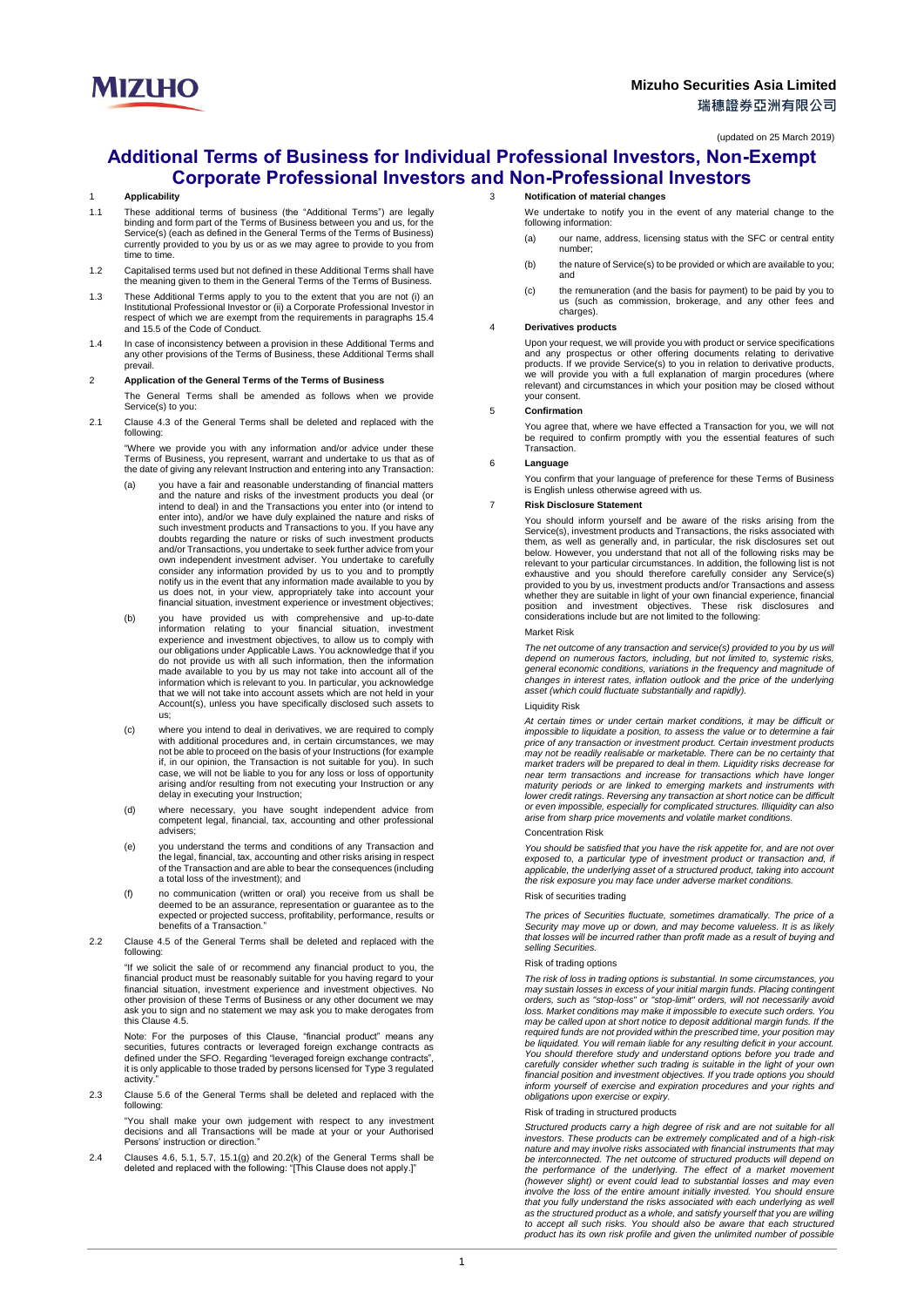

*combinations, it is not possible to detail all the risks which may arise in any particular case. You should obtain independent advice and familiarise yourself with all the risks involved.*

Risk of trading Growth Enterprise Market stocks

*Growth Enterprise Market (GEM) stocks involve a high investment risk. In particular, companies may list on GEM with neither a track record of profitability nor any obligation to forecast future profitability. GEM stocks may be very volatile and illiquid. You should make the decision to invest only after due and careful consideration. The greater risk profile and other*  characteristics of GEM mean that it is a market more suited to professional *and other sophisticated investors.*

*Current information on GEM stocks may only be found on the internet website operated by The Stock Exchange of Hong Kong Limited. GEM Companies are usually not required to issue paid announcements in gazetted newspapers.*

*You should seek independent professional advice if you are uncertain of or have not understood any aspect of this risk disclosure statement or the nature and risks involved in trading of GEM stocks.*

Risks of client assets received or held outside Hong Kong

*Client assets received or held by us outside Hong Kong are subject to the applicable laws and regulations of the relevant overseas jurisdiction which may be different from the SFO and the rules made thereunder. Consequently, such client assets may not enjoy the same protection as that conferred on client assets received or held in Hong Kong.*

# Risk of potential conflicts of interest

*We and other members of the Mizuho Financial Group may play a variety of roles (including, without limitation, acting as issuer, distributor, custodian and calculation agent) in connection with any transactions. Conflicts of interest may arise from the different roles played by us and/or our affiliates and our economic interests in each role may be adverse to your interest in any investment products or transactions.*

Risk of providing an authority to repledge your securities collateral etc.

*There is risk if you provide us with an authority that allows us to apply your securities or securities collateral pursuant to a securities borrowing and*  lending agreement, repledge your securities collateral for financial<br>accommodation or deposit your securities collateral as collateral for the<br>discharge·and·satisfaction·of·our·settlement·obligations·and·liabilities.

*If your securities or securities collateral are received or held by us in Hong*  Kong, the above arrangement is allowed only if you consent in writing.<br>Moreover, unless you are a professional investor, your authority must<br>specify the period for which it is current and be limited to not more than 12 *months. If you are a professional investor, these restrictions do not apply.*

*Additionally, your authority may be deemed to be renewed (i.e. without your written consent) if we issue you a reminder at least 14 days prior to the expiry of the authority, and you do not object to such deemed renewal before the expiry date of your then existing authority.*

*You are not required by any law to sign these authorities. But an authority*  may be required by us, for example, to allow your securities or securities<br>collateral to be lent to or deposited as collateral with third parties. We should *explain to you the purposes for which one of these authorities is to be used.*

*If you sign one of these authorities and your securities or securities collateral are lent to or deposited with third parties, those third parties will have a lien or charge on your securities or securities collateral. Although we are responsible to you for securities or securities collateral lent or deposited under your authority, a default by us could result in the loss of your securities or securities collateral.*

*A cash account not involving securities borrowing and lending is available from most licensed or registered persons. If you do not wish your securities or securities collateral to be lent or pledged, do not sign the above authorities and ask to open this type of cash account.*

Risk of providing an authority to hold mail or to direct mail to third parties

*If you provide us with an authority to hold mail or to direct mail to third parties, it is important for you to promptly collect in person all contract notes and statements of your account and review them in detail to ensure that any anomalies or mistakes can be detected in a timely fashion.*

Risk of trading Nasdaq-Amex securities at The Stock Exchange of Hong Kong Limited

*The securities under the Nasdaq-Amex Pilot Program ("PP") are aimed at sophisticated investors. You should consult us and become familiarised with the PP before trading in the PP securities. You should be aware that the PP securities are not regulated as a primary or secondary listing on the Main Board or the Growth Enterprise Market of The Stock Exchange of Hong Kong Limited.*

# Risk of investing in emerging markets

*Emerging markets typically refer to markets in countries with moderate to low per capita national income. While transactions involving emerging*  markets financial instruments may yield large gains, they can also be highly<br>risky and unpredictable. There may be inadequate regulations and<br>safeguards available to investors. Besides the risks *investments, those associated with emerging markets include country risk where government intervention in markets, perhaps in the form of exchange*  controls laws or restrictions in the repatriation of profits, may affect the value<br>of any investment product. In addition, events (for instance, natural<br>disasters, fluctuations in commodity prices *markets could affect emerging markets profoundly.*

*Any transaction involving emerging markets financial instruments or referencing an emerging market needs careful and independent assessment of the risks in relation thereto (including sovereign risk, issuer risk, price risk, political risk and liquidity risk).*

Additional risk disclosure for options trading

# **Mizuho Securities Asia Limited 瑞穗證券亞洲有限公司**

*This brief statement does not disclose all of the risks and other significant*  aspects of trading in options. In light of the risks, you should undertake such<br>transactions only if you understand the nature of the contracts (and<br>contractual relationships) into which you are entering and the e *exposure to risk. Trading in options is not suitable for many members of the public. You should carefully consider whether trading is appropriate for you in light of your experience, objectives, financial resources and other relevant circumstances.*

# 1. Variable degree of risk

Transactions in options carry a high degree of risk. Purchasers and sellers<br>of options should familiarise themselves with the type of option (i.e. put or<br>call) which they contemplate trading and the associated risks. You s *calculate the extent to which the value of the options must increase for your position to become profitable, taking into account the premium and all transaction costs.*

*The purchaser of options may offset or exercise the options or allow the options to expire. The exercise of an option results either in a cash settlement or in the purchaser acquiring or delivering the underlying interest. If the purchased options expire worthless, you will suffer a total loss of your investment which will consist of the option premium plus transaction costs. If you are contemplating purchasing deep-out-of-the-money options, you should be aware that the chance of such options becoming profitable ordinarily is remote.*

Selling ("writing" or "granting") an option generally entails considerably<br>greater risk than purchasing options. Although the premium received by the<br>seller is fixed, the seller may sustain a loss well in excess of that am settle the option in cash or to acquire or deliver the underlying interest. If the<br>option is "covered" by the seller holding a corresponding position in the<br>underlying interest or a futures contract or another option, the

*Certain exchanges in some jurisdictions permit deferred payment of the option premium, exposing the purchaser to liability for margin payments not exceeding the amount of the premium. The purchaser is still subject to the risk of losing the premium and transaction costs. When the option is exercised or expires, the purchaser is responsible for any unpaid premium outstanding at that time.*

2. Terms and conditions of contracts

*You should ask the firm with which you deal about the terms and conditions of the specific options which you are trading and associated obligations (e.g. in respect of options, expiration dates and restrictions on the time for exercise). Under certain circumstances the specifications of outstanding contracts (including the exercise price of an option) may be modified by the exchange or clearing house to reflect changes in the underlying interest.*

3. Suspension or restriction of trading and pricing relationships

*Market conditions (e.g. illiquidity) and/or the operation of the rules of certain markets (e.g. the suspension of trading in any contract or contract month because of price limits or "circuit breakers") may increase the risk of loss by making it difficult or impossible to effect transactions or liquidate/offset positions. If you have sold options, this may increase the risk of loss.*

*Further, normal pricing relationships between the underlying interest and the option may not exist. The absence of an underlying reference price may make it difficult to judge "fair value".*

Deposited cash and property

You should familiarise yourself with the protections given to money or other *property you deposit for domestic and foreign transactions*, particularly in the event of a firm insolvency or bankruptcy. The extent to which you may<br>recover your money or property may be governed by specific legislation or<br>local rules. In some jurisdictions, property which had been specifically<br>ident *purposes of distribution in the event of a shortfall.*

5. Commission and other charges

Before you begin to trade, you should obtain a clear explanation of all<br>commission, fees and other charges for which you will be liable. These<br>charges will affect your net profit (if any) or increase your loss.

6. Transactions in other jurisdictions

Transactions on markets in other jurisdictions, including markets formally<br>linked to a domestic market, may expose you to additional risk. Such<br>markets may be subject to regulation which may offer different or diminished<br>i *be unable to compel the enforcement of the rules of regulatory authorities or markets in other jurisdictions where your transactions have been effected. you should ask the firm with which you deal for details about the types of redress available in both your home jurisdiction and other relevant jurisdictions before you start to trade.*

Currency risks

The profit or loss in transactions in foreign currency denominated contracts<br>(whether they are traded in your own or another jurisdiction) will be affected *by fluctuations in currency rates where there is a need to convert from the currency denomination of the contract to another currency.*

8. Trading facilities

Electronic trading facilities are supported by computer-based component<br>systems for the order-routing, execution, matching, registration or clearing<br>of trades. As with all facilities and systems, they are vulnerable to tem disruption or failure. Your ability to recover certain losses may be subject to<br>limits on liability imposed by the system provider, the market, the clearing<br>house and/or participant firms. Such limits may vary: you should *with which you deal for details in this respect.*

9. Electronic trading